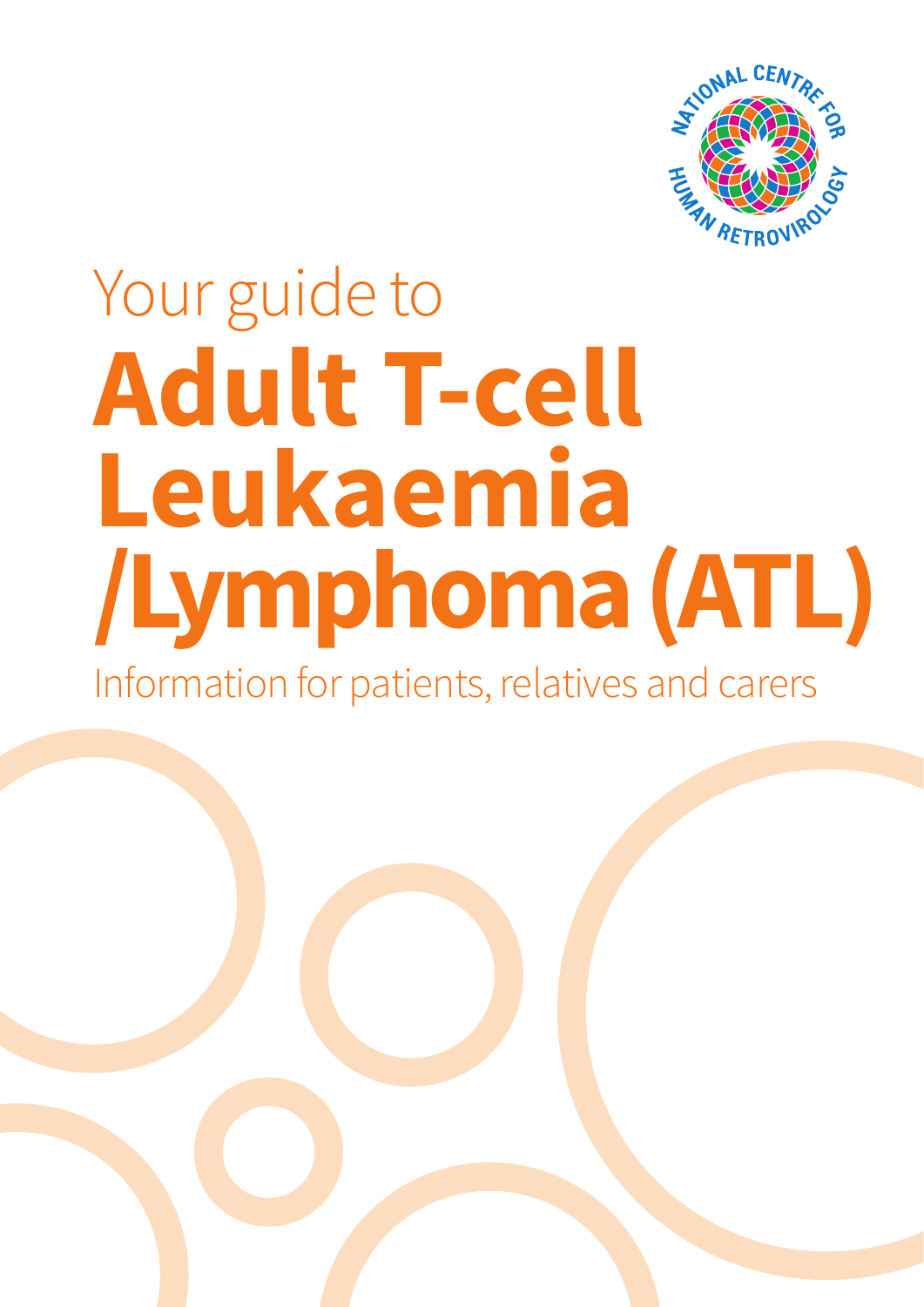## **What is ATL?**

Adult T-cell leukaemia/lymphoma (ATL) is a rare type of blood cancer that can develop in people infected with the human T- lymphotropic virus type I (HTLV-I). It occurs in a type of white blood cell called a T-cell or T-lymphocyte, which is responsible for recognising and fighting infection. ATL is one of the types of non-Hodgkin lymphoma (NHL) but only occurs in individuals with HTLV-1 infection.

ATL cells increase in number in the blood or in a lymph node (gland). They can spread to other glands, organs such as the liver or spleen, the skin and the bone marrow. ATL can take the form of either lymphoma or leukaemia, or have features of both. Lymphoma means the lymph nodes are enlarged due to the increase in abnormal T-lymphocytes.

Leukaemia, literally meaning "white blood'', describes the increased numbers of abnormal white blood cells in the blood and the bone marrow. This excessive growth of white blood cells can interfere with the function of the bone marrow, which produces new blood cells, leading to reduced production of other blood cells. This can put the patient at a higher risk of infection, anaemia and/or easy bruising/bleeding.

### **Who gets ATL?**

Most patients who develop ATL live in, or are descendants of those who come from the areas where HTLV-I infection is most common. These areas include Japan, the Caribbean, Romania, West Africa, the Middle East and South America.

Persons carrying HTLV-1 infection have a three to five per cent chance of developing ATL during their lifetime. However the risk is mostly in those who were first infected at birth or during early childhood.

The average age at which ATL occurs is 55 years.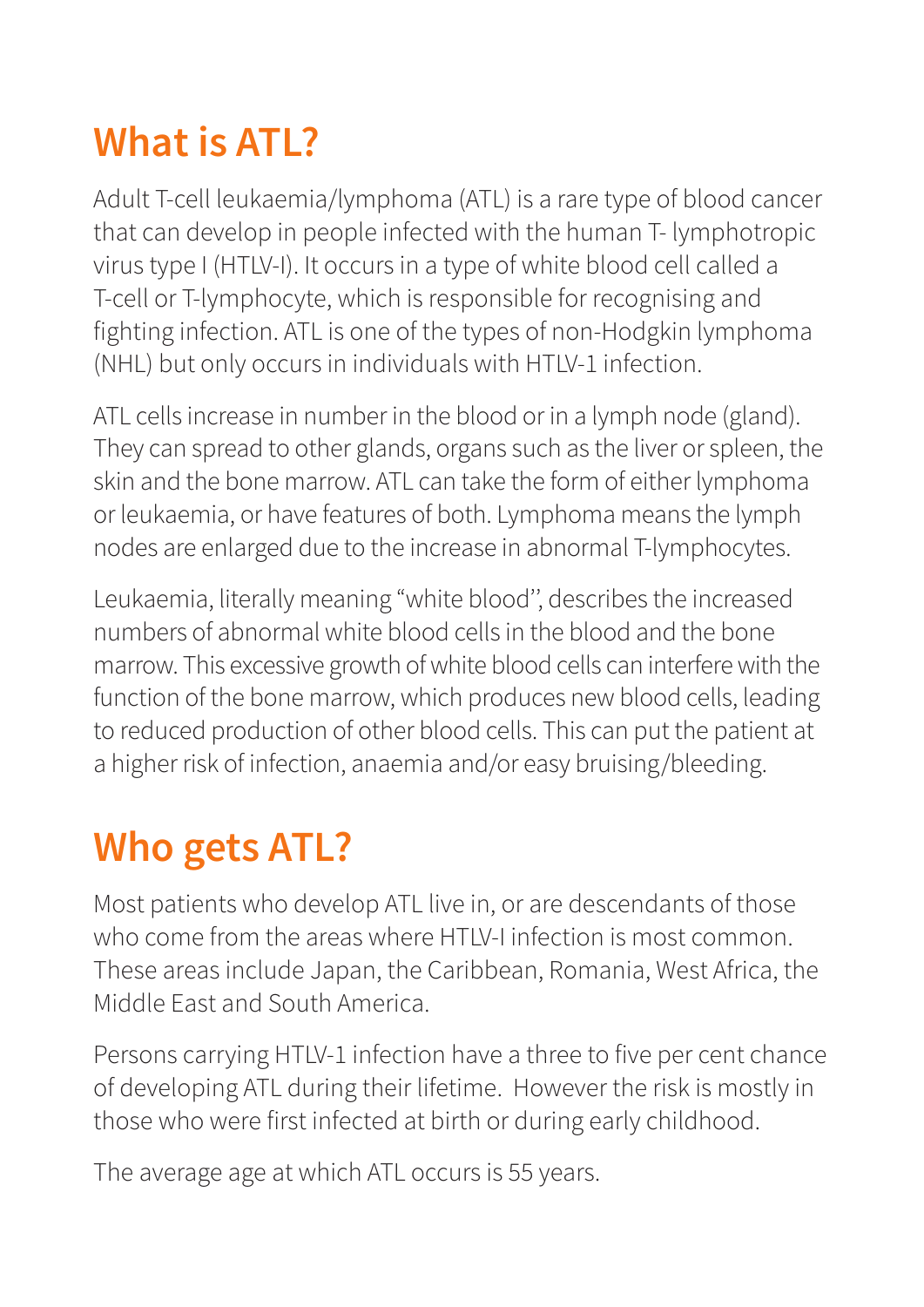Environmental factors including diet, air quality, radiation or toxic chemicals do not play a role in the development of ATL.

## **What are the types of ATL?**

There are four main types of ATL:

### • **Acute ATL**

Symptoms can include tiredness, fevers and sweats (often at night), itchy skin, weight loss, confusion and frequent infections or a rash. Some patients notice enlarged glands, which will feel like firm swellings in the neck, armpits and/or groins. Acute ATL is diagnosed if the blood tests show a high white blood cell count and typical ATL cells seen down the microscope, often with enlarged lymph node (glands) seen on CT or PETCT scans.

#### • **ATL lymphoma**

Symptoms are similar to those for acute ATL (please see above). However, in ATL lymphoma, the ATL cells are only present in the glands (lymph nodes) or other organs, usually liver, spleen or tonsils, but not the blood, so swellings in the glands is often the most obvious symptom.

### • **Chronic ATL**

Symptoms may include tiredness, weight loss and itchy skin but many patients may have no symptoms (asymptomatic). Chronic ATL is therefore often discovered following a routine blood test or when tests are done for another reason and a raised white blood cell count is found.

### • **Smouldering ATL**

Symptoms include skin rashes or itchy skin only, with no evidence of any leukaemia.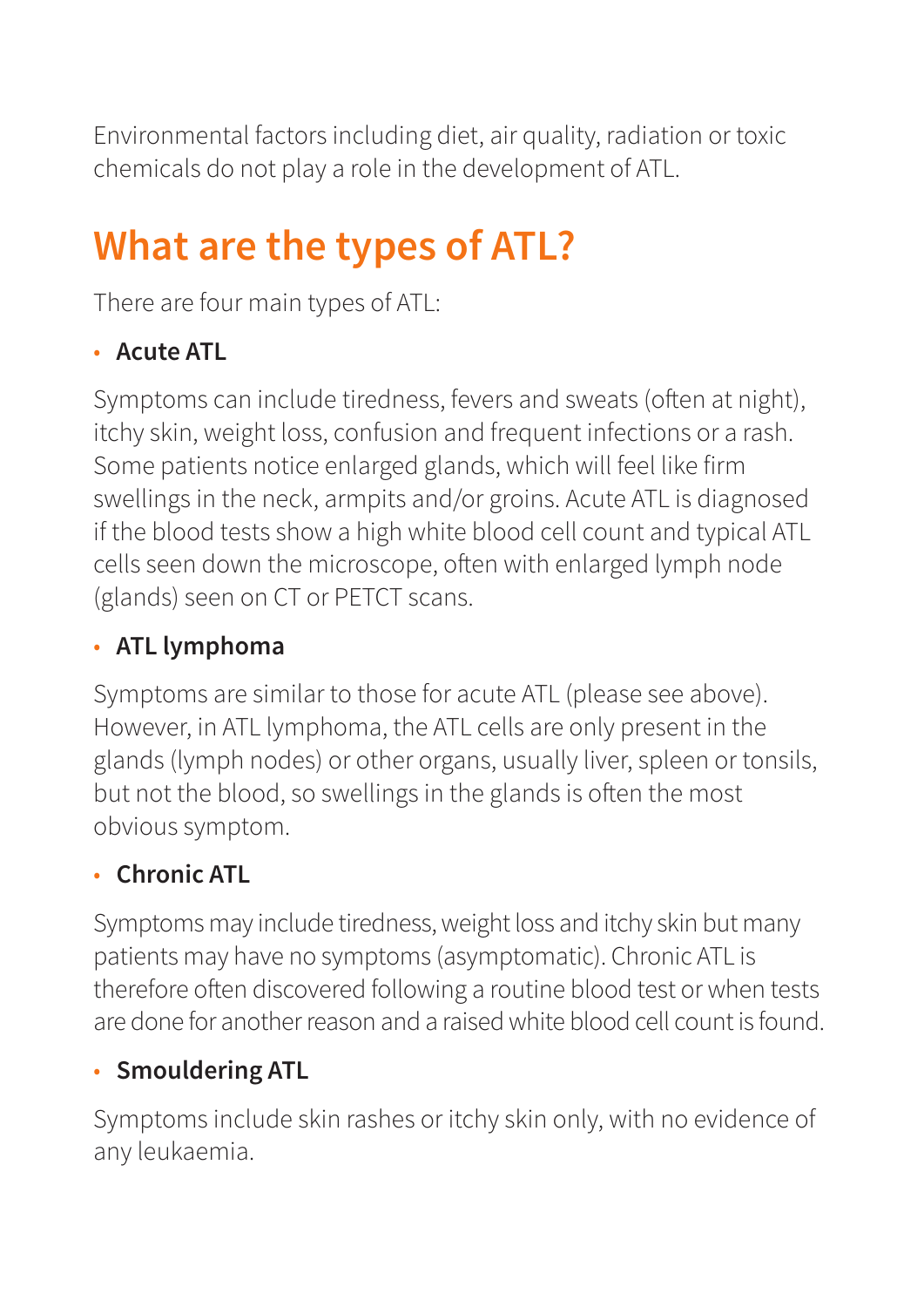# **How is ATL diagnosed?**

ATL is usually diagnosed by:

- Finding a raised white blood cell count due to increased numbers of lymphocytes
- Finding of enlarged lymph nodes on CT or PETCT imaging. Lymph nodes may need to be tested (biopsy) to confirm the diagnosis
- Seeing the typical ATL cells (known as 'flower cells') under the microscope
- Showing that these lymphocytes belong to a particular subset called CD4 CD25
- Demonstrating HTLV-I infection

# **What happens if I am diagnosed with ATL?**

Before treatment is started further tests to see the spread of the disease are performed. These usually include:

- **CT** (computerised tomography) or **PET/CT** (positron emission tomography) scan of the body (from the neck to the groin) to look for enlarged glands, liver or spleen. CT scan is a type of threedimensional X-ray and will provide detailed cross-sectional pictures of your body. A PET/CT is similar to a CT scan but also uses a mildly radioactive drug to identify areas where cells are more active than others
- **Bone marrow biopsy** (sample) to look for ATL cells
- **A lumbar puncture**, to check whether the brain or spinal cord has been affected by obtaining a sample of the fluid that circulates round the brain and spinal cord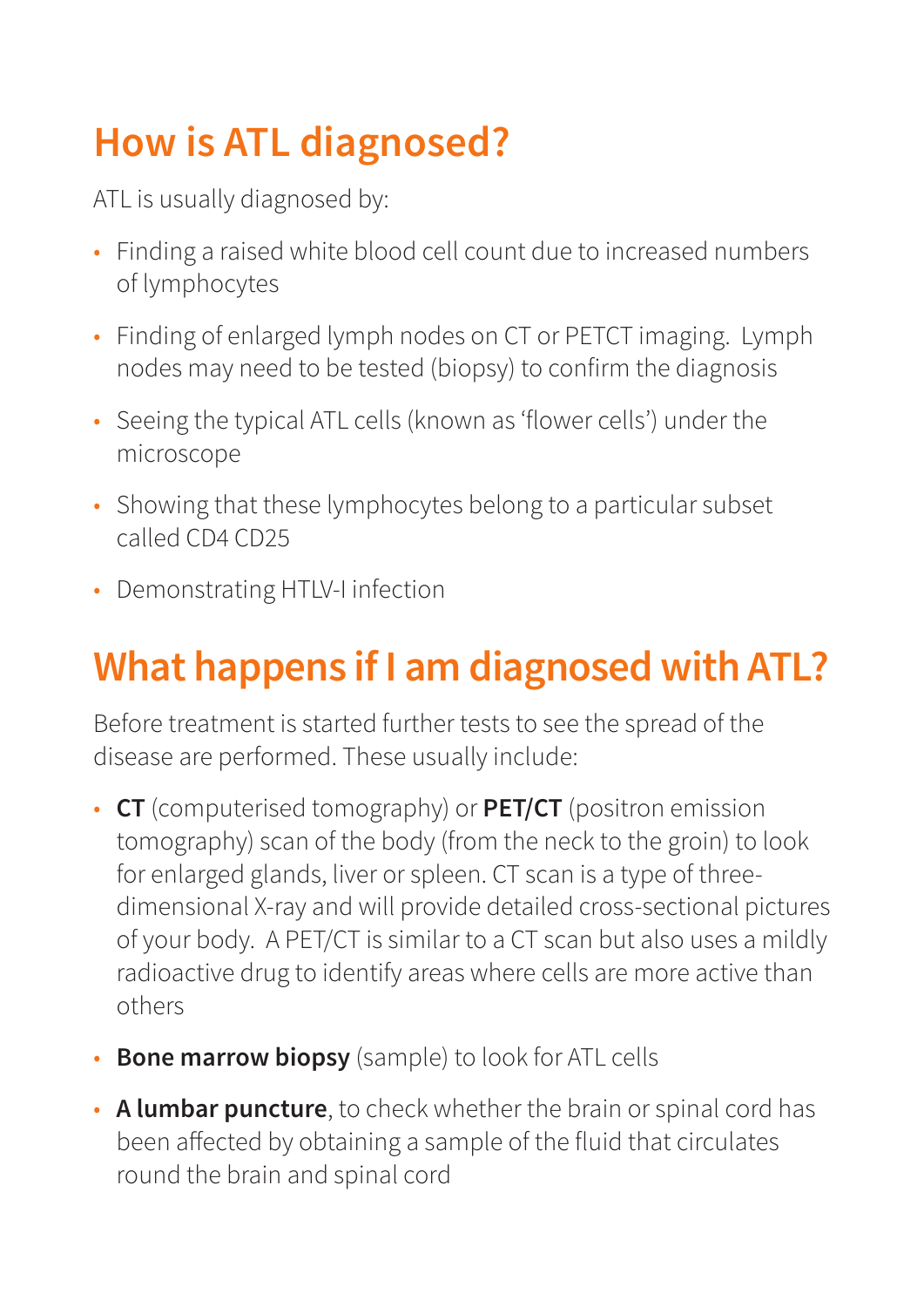# **How is ATL treated?**

Smouldering and Chronic ATL may need to be treated if you have symptoms, or if the lymphocyte count is increasing rapidly. If treatment is needed we now know that antiviral therapy is best. Sometimes these types are treated even if you are feeling well to reduce the risk of the disease becoming more aggressive in the future.

ATL lymphoma and acute ATL always require treatment. Lymphoma subtypes always require a combination of chemotherapy (anticancer treatment) and antiviral therapy may be added in during chemotherapy or at the end of treatment (maintenance). Antiviral therapy is sometimes used as the main therapy for acute ATL providing the lymph nodes are not too enlarged.

**Chemotherapy** drugs kill cancerous cells and are usually most effective when given in combination. One combination used in treatment of ATL in the UK is called CHOP (cyclophosphamide, vincristine, doxorubicin and prednisolone). However, other combinations are also available and may be used. To prevent ATL from spreading to the brain chemotherapy may be given via lumbar puncture. Details on the individual drugs and side effects can be found on the Macmillan cancer support website (www.macmillan.org.uk).

Side-effects of chemotherapy may include nausea and vomiting, diarrhoea or constipation, and increased risk of infection. However, supportive medications are given to prevent or manage these side-effects.

**Antiviral therapy** for ATL consists of a combination of two drugs:

• Interferon-alpha (IFN- $\alpha$ ) is a naturally occurring substance made by blood cells to fight infections. It is now widely used in treatment of ATL and given by injection under the skin (subcutaneous injection). Patients or relatives can learn to administer it.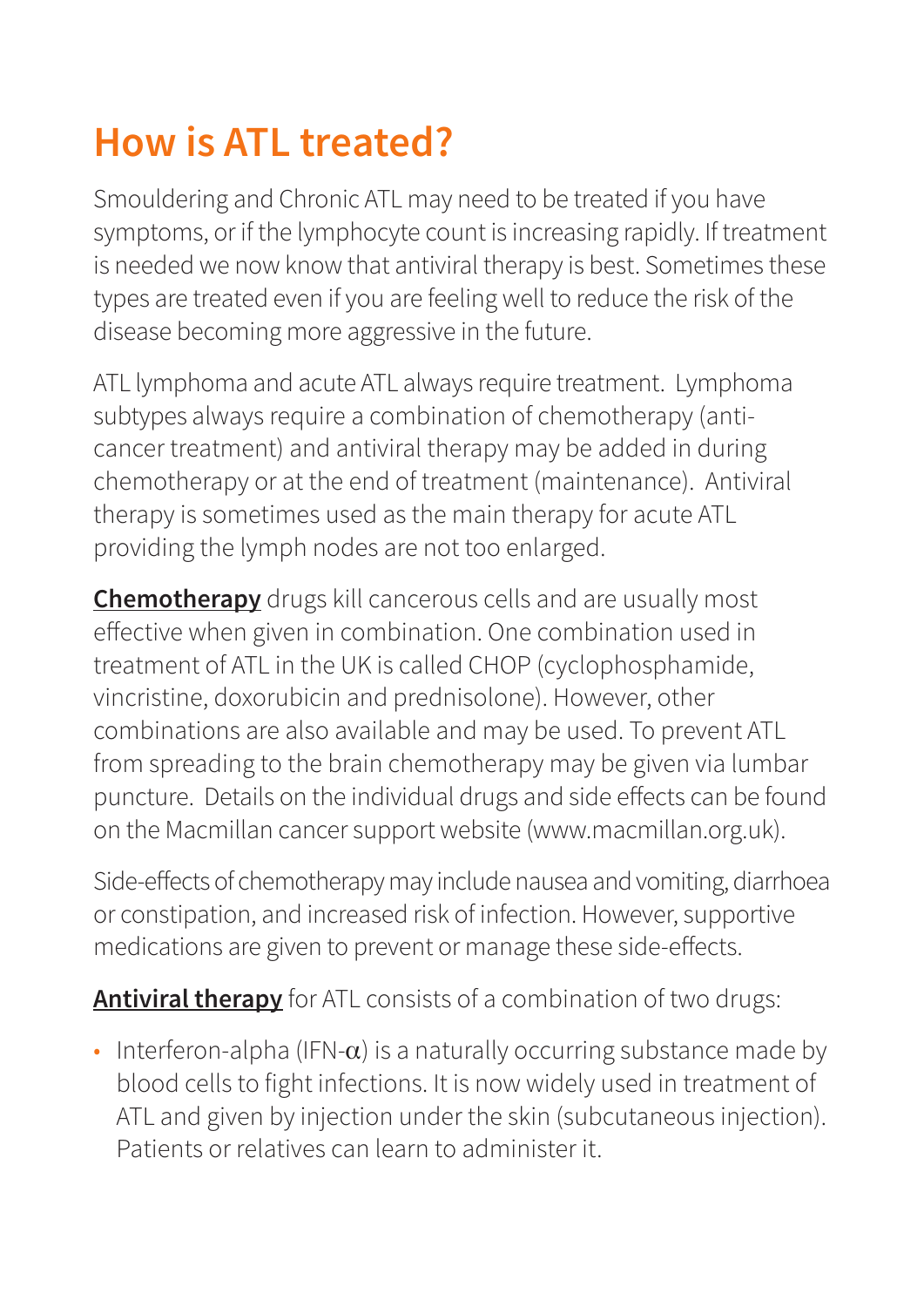• Zidovudine, which was the first drug used to treat HIV infection, is also effective in treating ATL when combined with IFN-alpha. Side-effects of antiviral therapy may include flu-like symptoms, tiredness, loss of appetite, nausea, an increased risk of infection, and depression. Paracetamol helps to relieve these side-effects which also usually become less noticeable over time.

ATL is prone to relapsing even after successful initial therapy and so an allogeneic stem cell transplant (sometimes called a bone marrow transplant) may be considered in order to prevent the ATL returning. Stem cell transplantation usually involves a prolonged hospital stay for many weeks and consists of initial chemotherapy and/or radiotherapy (X-ray treatment) to eradicate the patient's own blood producing cells (stem cells) and allow the new stem cells from the healthy donor to take their place (grafted). Further details on stem cell and bone marrow transplantation may be found on the Macmillan website (www.macmillan.org).

**Stem cell transplantation** offers a potential for cure but carries some risks and is not suitable for all patients. The patient must:

- Have a suitable donor
- Be fit enough to undergo chemotherapy, followed by a period of prolonged immune deficiency when there is a high risk of infections
- Have had a good initial response to first-line treatment

#### **Maintenance therapy**

After initial treatment with either chemotherapy or antiviral therapy, you may need to stay on a maintenance therapy in order to keep the ATL from returning. Types of maintenance therapy include low dose antivirals or low dose oral chemotherapy.

**Other treatments** are being investigated to improve the results of ATL therapy. They are normally given to patients who did not respond to first line treatments outlined above or in whom ATL has recurred after initially effective treatment.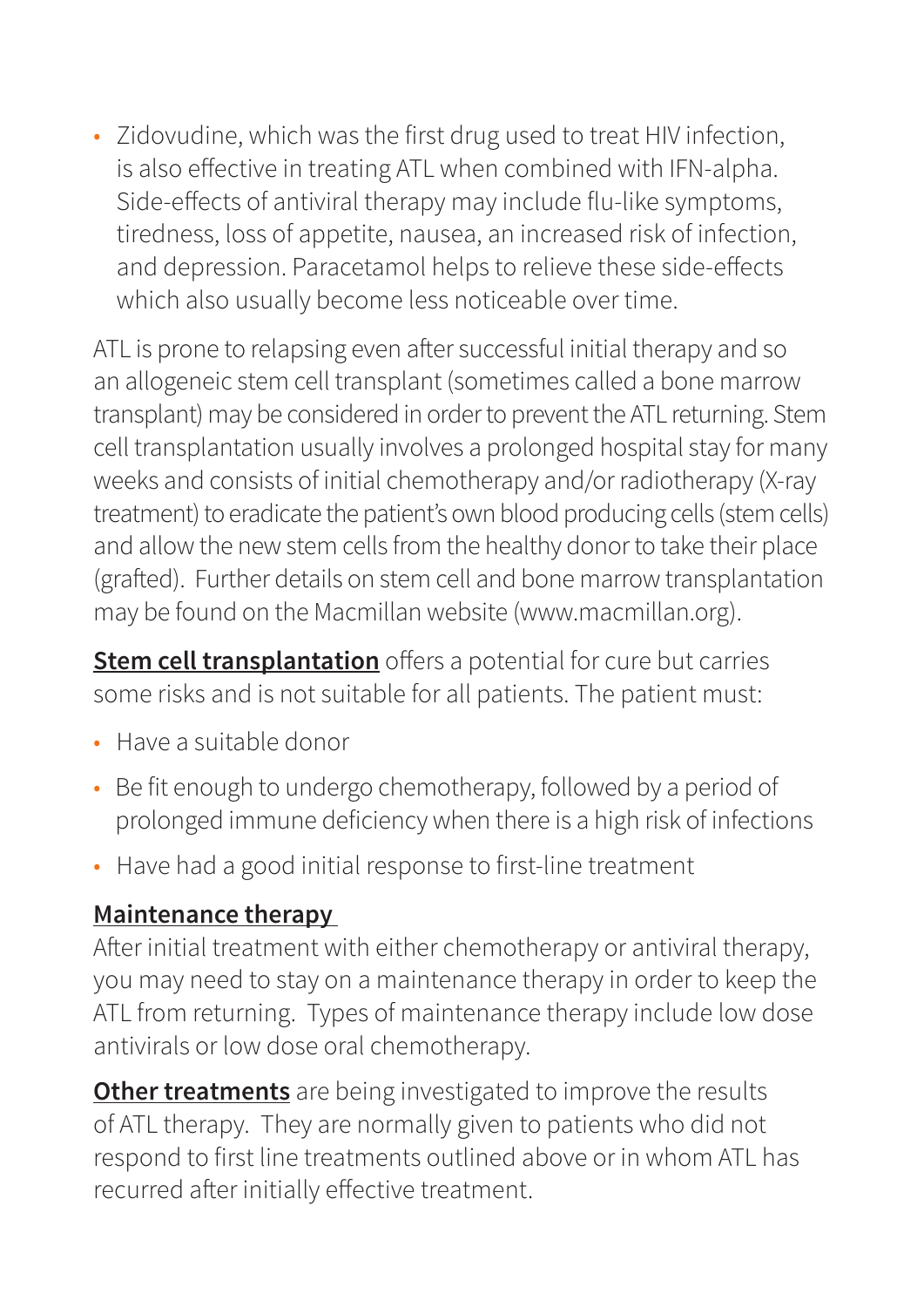#### **These include:**

- Monoclonal antibodies, which specifically target and destroy the cancerous cells while minimising damage to the body's normal cells. Alemtuzumab (Campath-1H), basiliximab (anti-CD25), brentuximab (anti CD30) and mogamulizumab (anti-CCR4) are monoclonal antibodies that have been used in ATL treatment with varying responses.
- Arsenic trioxide and lenalidomide these are treatments that target pathways in the cancer cells or the environment of the cancer cells leading to their destruction.

### **Summary**

ATL is a rare condition that remains difficult to treat. Until recently survival has been measured in months rather than years. However, antiviral therapy, either alone or together with chemotherapy, has significantly improved the survival rates and new drugs are being tested in clinical trials. Bone marrow transplantation offers a chance for cure but is high-risk and not suitable for all patients.

Further research, including clinical trials, is essential to make further progress in understanding and treating this disease. Please carefully consider this option if a research study is available to you.

# **Where to find HTLV services in the UK**

The National Centre for Human Retrcovirology is situated on the ground floor of the Winston Churchill Wing at St Mary's Hospital, London.

You are advised to travel, if possible, by public transport when visiting the clinic. Car parking is very limited and you may find it difficult to find a place to park near the hospital. Disabled parking is available on Winsland Street. The nearest tube station is Paddington (Bakerloo, District, Circle and Hammersmith & City lines), which is also a railway station. Buses that stop on Praed Street are numbers 7, 15, 23, 27 and 36.